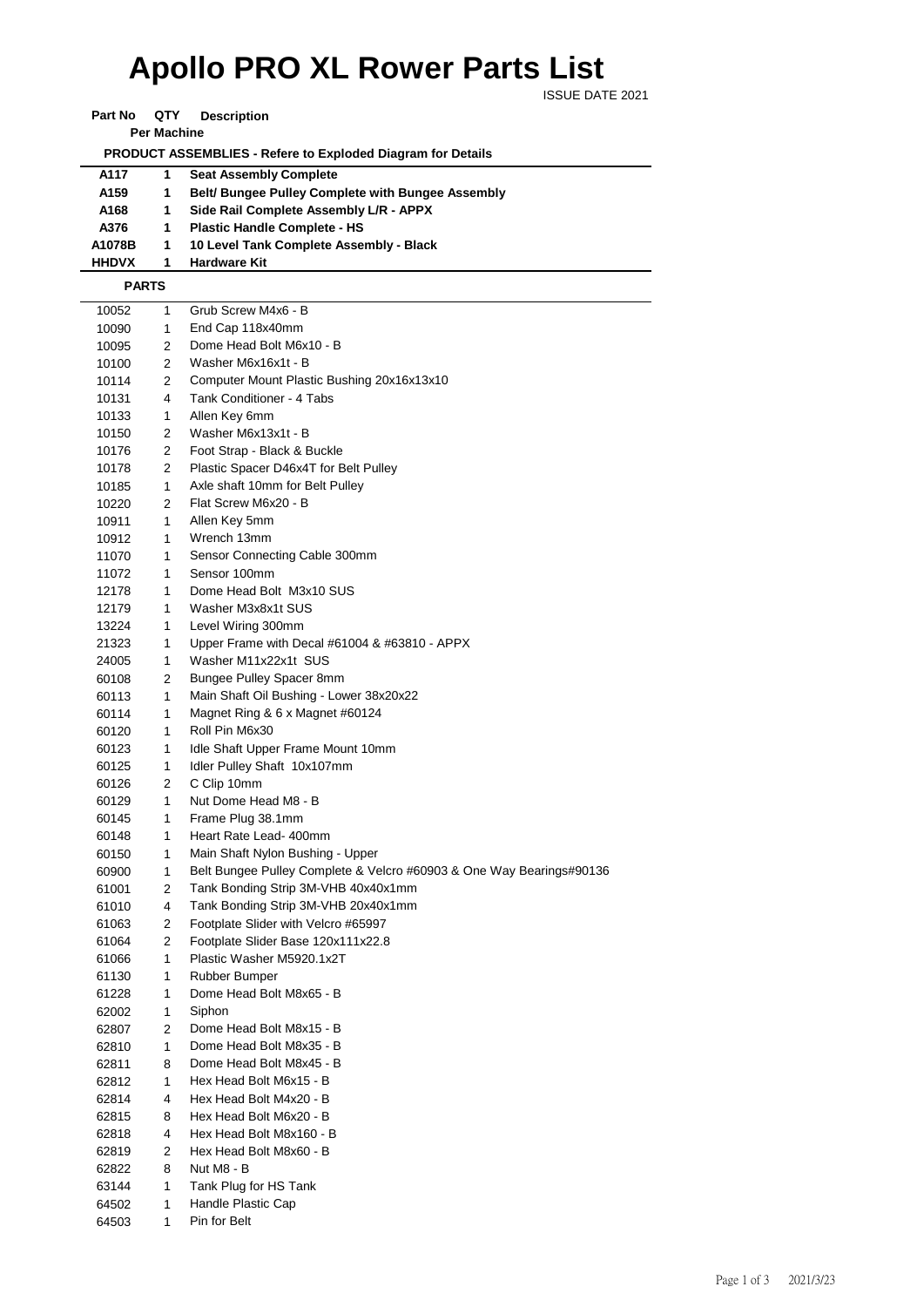| Part No | QTY                | <b>Description</b>                                               |
|---------|--------------------|------------------------------------------------------------------|
|         | <b>Per Machine</b> |                                                                  |
| 64504   | 1                  | Plastic Handle Belt 2900mm - HS                                  |
| 64507   | 2                  | Handle Plastic Cap - L/R                                         |
| 64510   | 1                  | <b>Battery Cap</b>                                               |
| 64511   | 2                  | Round Head Phillips Screw SUS M3x12 - B                          |
| 64512   | 4                  | Counter Sunk Screw SUS M3x20 - B                                 |
| 64516   | 2                  | Plastic Handle Grip                                              |
| 64524   | 6                  | Counter Sunk Screw SUS M3x25 - B                                 |
| 64525   | 1                  | Handle with Decal #64523                                         |
| 65125   | 2                  | Rubber End Cap - Main Frame                                      |
| 65142   | 4                  | Hex Head Bolt M8x15 - B                                          |
| 65153   | 1                  | Tank Strut bracket - Left - Apollo PRO II                        |
| 65154   | 1                  | Tank Strut bracket - Right - Apollo PRO II                       |
| 65693   | 8                  | Dome Head Bolt M5x15 - B                                         |
| 65702   | 4                  | Seat Wheel                                                       |
| 65820   | 1                  | <b>Bungee Hook Mount</b>                                         |
| 65910   | 1                  | Nyloc Nut M10 - B                                                |
| 65918   | 1                  | Dome Head Bolt M10x60 - B                                        |
| 65921   | 24                 | Washer M8.5x19x1.6t - B                                          |
| 65923   | 1                  | Bungee Slider 8mm                                                |
| 65931   | 11                 | Nyloc Nut M8 - B                                                 |
| 65935   | 2                  | Nyloc Nut M6 - B                                                 |
| 65949   | 1                  | Washer M10x21x2t - B                                             |
| 65960   | 1                  | Idle Wheel & Bearing $6000ZZ \times 2 \#60112$                   |
| 65988   | 2                  | Bungee Pulley & Bearing & Spacer x2                              |
| 66014   | 1                  | Belt Pulley with 6000zz Bearings Complete                        |
| 66039   | 2                  | Bumper                                                           |
| 66039   | 2                  | Bumper                                                           |
| 66047   | 4                  | Brush Cover - Left & Right                                       |
| 66049   | 4                  | Counter Sunk Bolt 4x15 - B                                       |
| 66055   | 2                  | Velcro for Side Rail 20x345mm                                    |
| 66056   | 4                  | Bump Stop - Square 23x15x6.5                                     |
| 66058   | 1                  | Seat LS-E28 - for Dual Rail                                      |
| 66059   | 4                  | Seat Wheel Short Spacer 12.7x8.1x8.5 - B                         |
| 66061   | 4                  | Spacer 20x8x38                                                   |
| 66062   | 2                  | Spacer 12x8x209                                                  |
| 66063   | 2                  | Axle shaft 8mm                                                   |
| 66064   | 4                  | D7 Eclip                                                         |
| 66065   | 4                  | Spacer 12.7x8x17.5                                               |
| 66066   | 4                  | Shoulder Screw M6x15 - B                                         |
| 66070   | 2                  | <b>Transport Wheel</b>                                           |
| 66074   | 12                 | Dome Head Screw for Wood M3x15 - B                               |
| 66254   | 2                  | Seat Runner L/R with Dome Head Screw #66074                      |
| 66323   | 4                  | Seat Wheel 98A                                                   |
| 66357   | 1                  | Rear Board 268x115x23                                            |
| 66924   | 1                  | Bungee Rope 8mm x 2230 & Inner Clip #65922 - Apollo PRO / VIKPRO |
| 67988   | 1                  | End Cap - Adjuster Knob                                          |
| 68060   | 2                  | Seat Frame 220x78.5x23                                           |
| 69986   | 1                  | Adjuster Knob for Plus / V / XL- Yellow                          |
| 70010H  | 1                  | Bluetooth Auto-Adjust Monitor - L10                              |
| 70932   | 1                  | LCD for Bluetooth Auto-Adjust Monitor- AOMEI                     |
| 90104   | 2                  | Rubber Hook Cover 8mm x 50mm                                     |